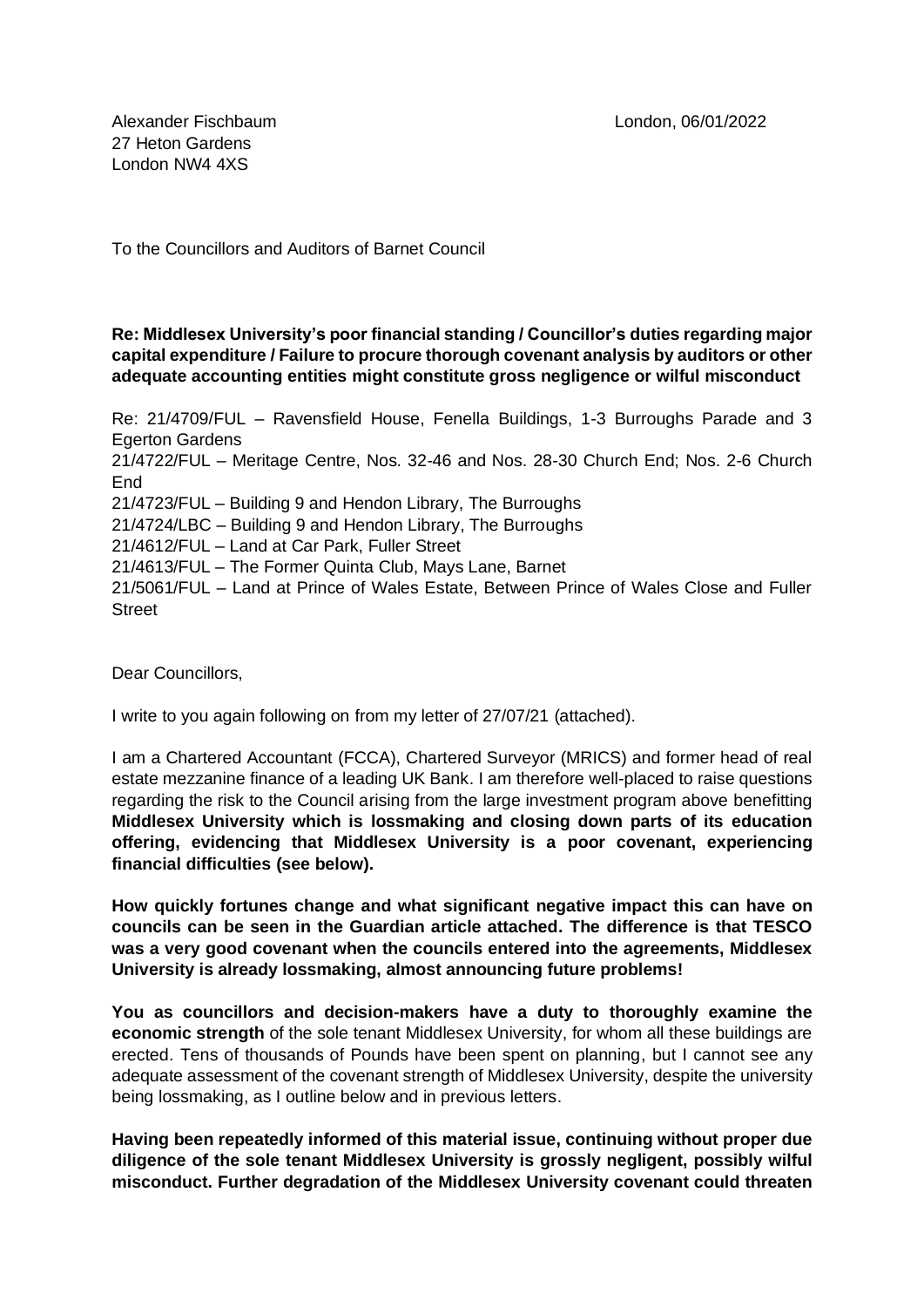**its ability to pay rents and occupy and maintain the new buildings to the detriment of the council and its residents with potential damages going into the millions of Pounds. The white-wash analysis presented in the planning meeting of 20/07/21 was factually incorrect, did not mention the loss-making situation of Middlesex University, was prior to the redundancies and there was no evidence that this analysis was produced by a reliable, independent and duly qualified accountancy firm!**

Every small landlord will ask for a reference from his tenant and a confirmation of his income to establish the latter's ability to pay the rent. As far I can see the council has failed to exercise such very basic care despite the investment program running into the of millions.

**A thorough analysis of Middlesex University, its creditworthiness and ability to pay rents for the foreseeable future must be conducted prior to any decision and implementation by the councillors! Such analysis must be conducted by duly qualified, impartial and experienced professionals, providing you with a written assessment backed by their indemnity insurance.**

You have established auditors and these would be the best to advise how such an exercise should be conducted and which accounting firm is best placed to provide such confirmation.

**All further decision making must be postponed until such covenant analysis has returned positive and reliable confirmation of the ability of Middlesex University to pay rents and the councillors and residents had the ability to review and debate the result of such analysis adequately.**

**Please include a copy of this letter and all attachments in the decision-making documents for all relevant councillors.**

Sincerely,

Alexander Fischbaum Dipl. Kfm, FCCA, MRICS

Attached:

- p. 35 of the Middlesex University Financial Statements 2018/2019
- Letter re Middlesex University covenant 27/07/21
- Middlesex University Advance notice of redundancies 14<sup>th</sup> October 2021
- We feel betrayed': the towns abandoned by Tesco (Guardian Newspaper)